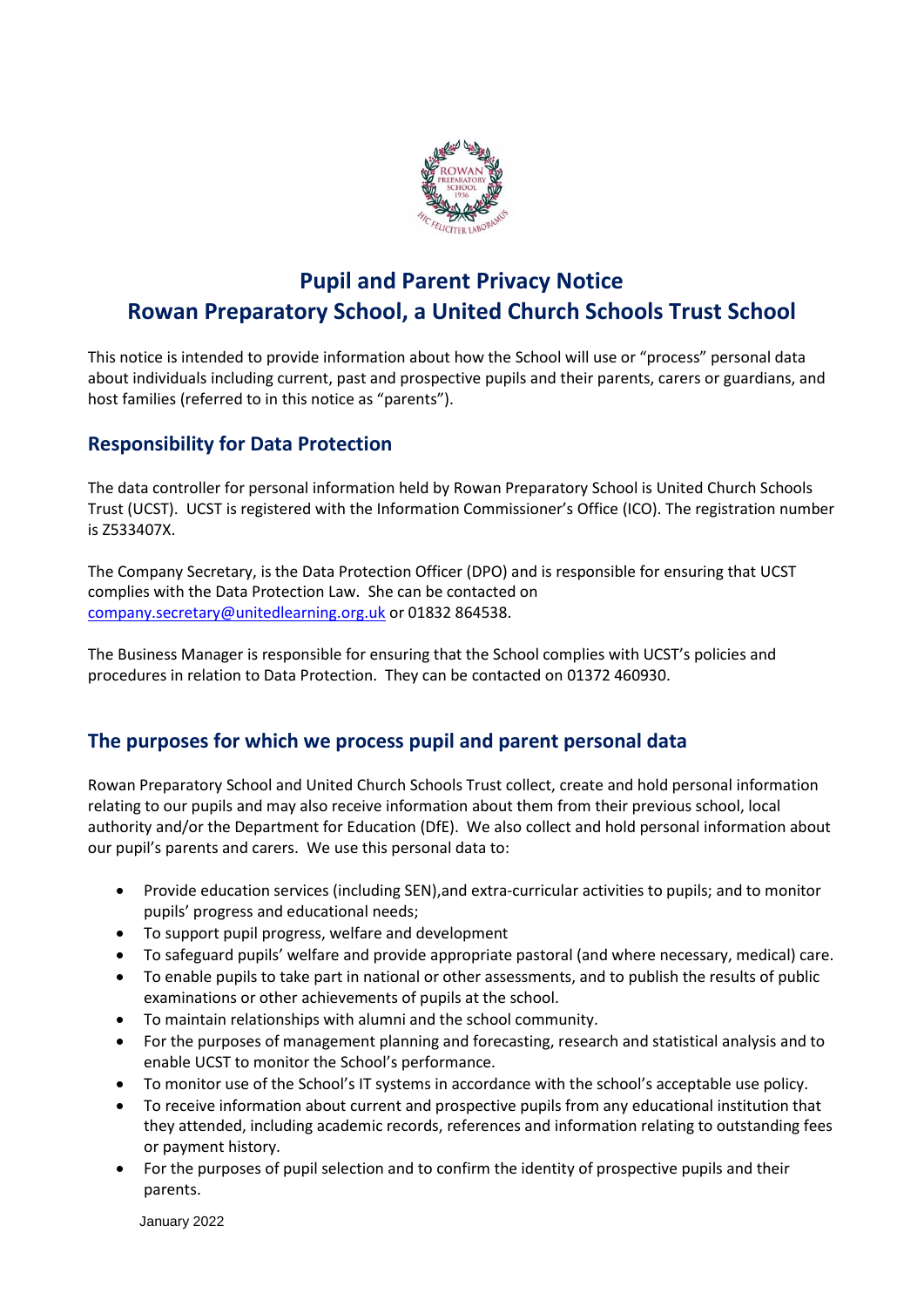- To make use of photographic images of pupils in school publications and on the school website in accordance with the School's policy on taking, storing and using images of children.
- To raise invoices and process payments in accordance with the school's terms and conditions.
- For security purposes, and for regulatory and legal purposes (for example child protection and health and safety) and to comply with its legal obligations.
- To receive reports from any external bodies who may be working with your child.
- Where otherwise reasonably necessary for the school's purposes, including to obtain appropriate professional advice and insurance for the School.
- To comply with our obligation as a UK Visas and Immigration Licenced Sponsor to ensure that every pupil has permission to be in the UK.
- To keep you updated about the activities of the school including by sending updates and newsletters by email and post.
- To organise trips and visits both in the UK and abroad.
- To organise clubs before and after school hours.
- To determine the outcome of bursary applications.

# **The categories of personal data that we process**

The types of personal data processed by the school will include:

- *1.* Names, addresses, telephone numbers, email addresses and other contact details.
- *2.* Curriculum planning, academic records and national curriculum assessment results, including examination scripts and marks.
- *3.* Attendance information, behavioural records, any exclusion information.
- *4.* Child protection records (where applicable).
- *5.* SEN records (where applicable), including ISP (Individual Support Plan), ECHP ( Education Health & Care Plan), meeting notes and specialists reports
- *6.* Meeting notes with parents and pupils to support pupil welfare and development.
- *7.* References given or received by the school about pupils and information provided by previous educational establishments and/or other professionals or organisations working with pupils
- *8.* Where pupils go after they leave the school.
- *9.* Images captured by the School's CCTV system, in accordance with the school's policy on taking, storing and using images of children.
- 10. Fee payers' bank details.
- 11. Passport and visa details (where applicable) or other evidence of the pupil's right to live in the UK.
- 12. In the case of bursary applications, we will receive an assessment from Bursary Applications Limited regarding your lifestyle and financial circumstances.
- *13.* Personal characteristics such as ethnic group, any special educational needs and any relevant medical information.

# **The legal basis for the processing of pupil and parent data**

The legal basis for processing the personal data listed in points 1-13 above are:

- to enable us to fulfil the terms of our contract
- to comply with our legal obligations
- to support the vital interests of pupils
- where the processing is necessary for the purposes of UCST's legitimate interests

Information relating to racial or ethnic origin, religious beliefs or health will only be processed with the explicit consent of the pupil or the pupil's parents. Further information regarding the purposes for which these data would be processed will be provided with the data collection form.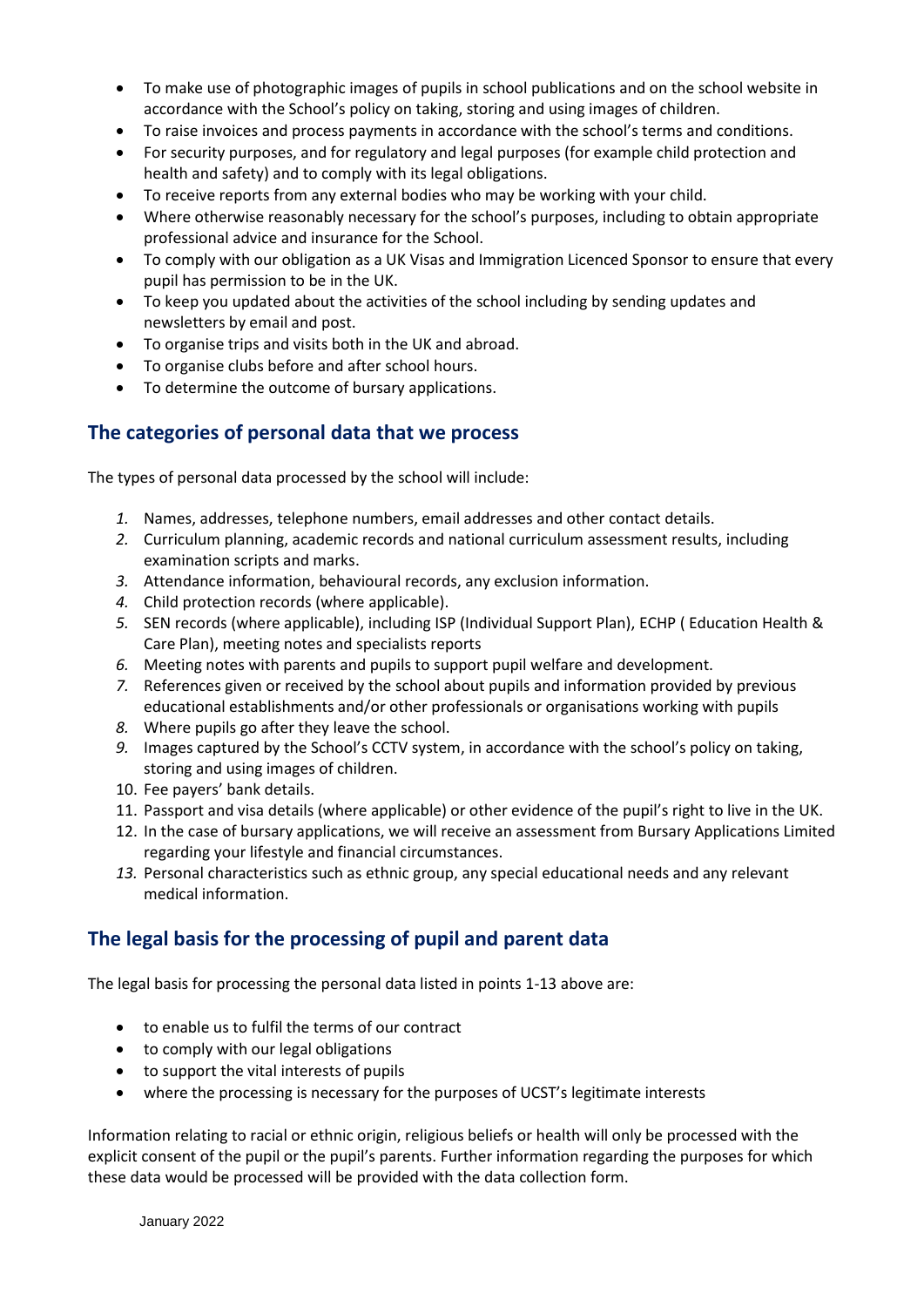# **Data Retention Periods**

A reference relating to a pupil's education and time at Rowan will move with the pupil to their next school. Other records or part records retained will be held until the pupil is 25.

Brief details will be retained on all pupils indefinitely for Alumni and reference purposes. These details will include: name of pupil, date of birth, date and year group of joining the school, previous school, date and year group of leaving the school, next school.

Admissions information will be retained for 7 years.

Information relating to financial transactions will be kept for 7 years.

For further information on how long we keep personal data for please refer to our records retention schedule which can be found on the school website.

# **Data Security**

UCST has in place technical and organisational measures that ensure a level of security appropriate to the sensitive nature of the personal data that we process. For further information regarding how we keep personal data secure please refer to our security of personal data policy which can be found on the school website.

### **Data Processors**

We use third party data processors to provide us with a management information system, accounts software, cloud storage services, apps and software for use in the classroom and to facilitate the secure transfer of data between the school and central office. This use of data processors will only take place if is in compliance with the Data Protection Act 2018 and the UK GDPR.

Decisions on whether we contract with these third party processors are subject to a robust approval process and are based on a detailed assessment of the purpose for which the data processing is required, the level and sensitivity of data involved and the arrangements in place to store and handle the data. To be granted access to pupil level data, data processors must comply with strict terms and conditions covering the confidentiality and handling of data, security arrangements and retention and use of the data.

We currently use the following data processors:

To provide a managed service for our on site server and secure cloud back up: Zynstra & Computeam

For record keeping, information and communication: ClarionCall, iSAMS, Microsoft Office 365, Edurio, School Cloud

For assessment: Tapestry, Classroom Monitor, Rising Stars, iDoceo, GL assessment, Seesaw

For Teaching & Learning: Purple Mash, Spellzone, Doodle Maths, Busythings, SPAG, Language nut, Weebly, Nessy, Oddizzi, Linguascope, Oliver Library Services, Practice, BOFA, Atom Learning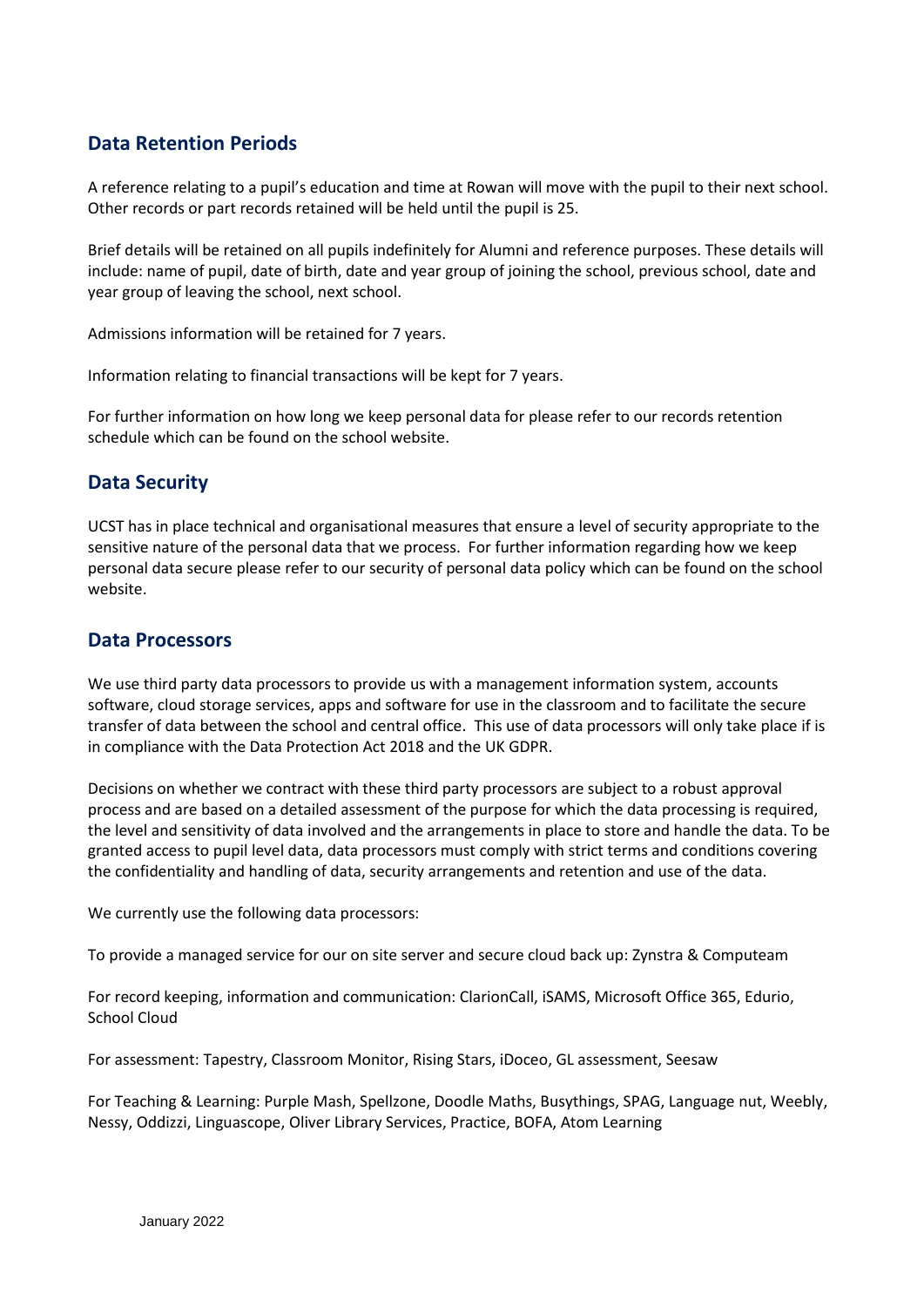# **Sharing Data with Third Parties (other data controllers)**

We may share data with the following recipients:

### *United Learning group which comprises of UCST and ULT*

As a member school of United Learning, data relating to educational performance is shared with leadership teams at the central office, in addition business processes such as fee collection are supported by functions at central office. Data is shared within the group systems for these purposes.

#### *Future Schools*

We will share information about pupils' progress with schools selected by their parents for them to be considered for after Rowan.

We will provide references and information regarding outstanding fees and payment history to any other educational institution that the pupil proposes to attend.

#### *Clubs, Activities and Competition organisers*

We will share information about pupils to enable them to participate in competitions and activities organised by 3<sup>rd</sup> parties which form part of the curriculum and extra- curricular activities organised in conjunction with the school.

#### *Travel companies and organisations providing School Trips*

We will share information about pupils with travel companies and organisations involved in school trips to enable travel arrangements and support the safety and welfare of the pupils on the trip. Specific details of information to be shared and who with will be communicated as part of the trip briefing communication.

#### *SEND professionals*

We will work collaboratively with parents and SEND professionals to determine the most appropriate support for the development of pupils with specific SEND characteristics and create an Individual Support Plan or Education Health and Care Plan. Parental consent will be obtained prior to sharing information.

#### *Peripatetic Music and LAMDA teachers*

On request from parents/guardians we will share pupil information and parent contact details with Peripatetic staff who have an established arrangement with the school in order that arrangements can be made for lessons.

#### *Children's Services*

We are required under legislation to safeguard children to share information with Children's Services about pupils where a safeguarding concern is raised, regardless of whether parental consent has been given. Please refer to our Child Protection & Safeguarding Policy.

#### *Past pupils and parents keeping in touch and supporting the School*

We would like to share pupil and parent personal data with our Parent Association "Friends of Rowan" and our Alumni Association, "the Rowan Association". We will only do so if you have signed the appropriate consent form. Details of how these groups use your personal data are given on the consent form. Consent may be withdrawn at any time by writing to the Business Manager.

### *School Inspections*

On request we will share academic, pastoral and compliance records with inspectors from the Independent Schools Inspectorate (ISI) as set out in their regulations.

#### *Bursary Administration Limited*

When financial assistance with fees is applied for we use Bursary Administration Limited to support the

January 2022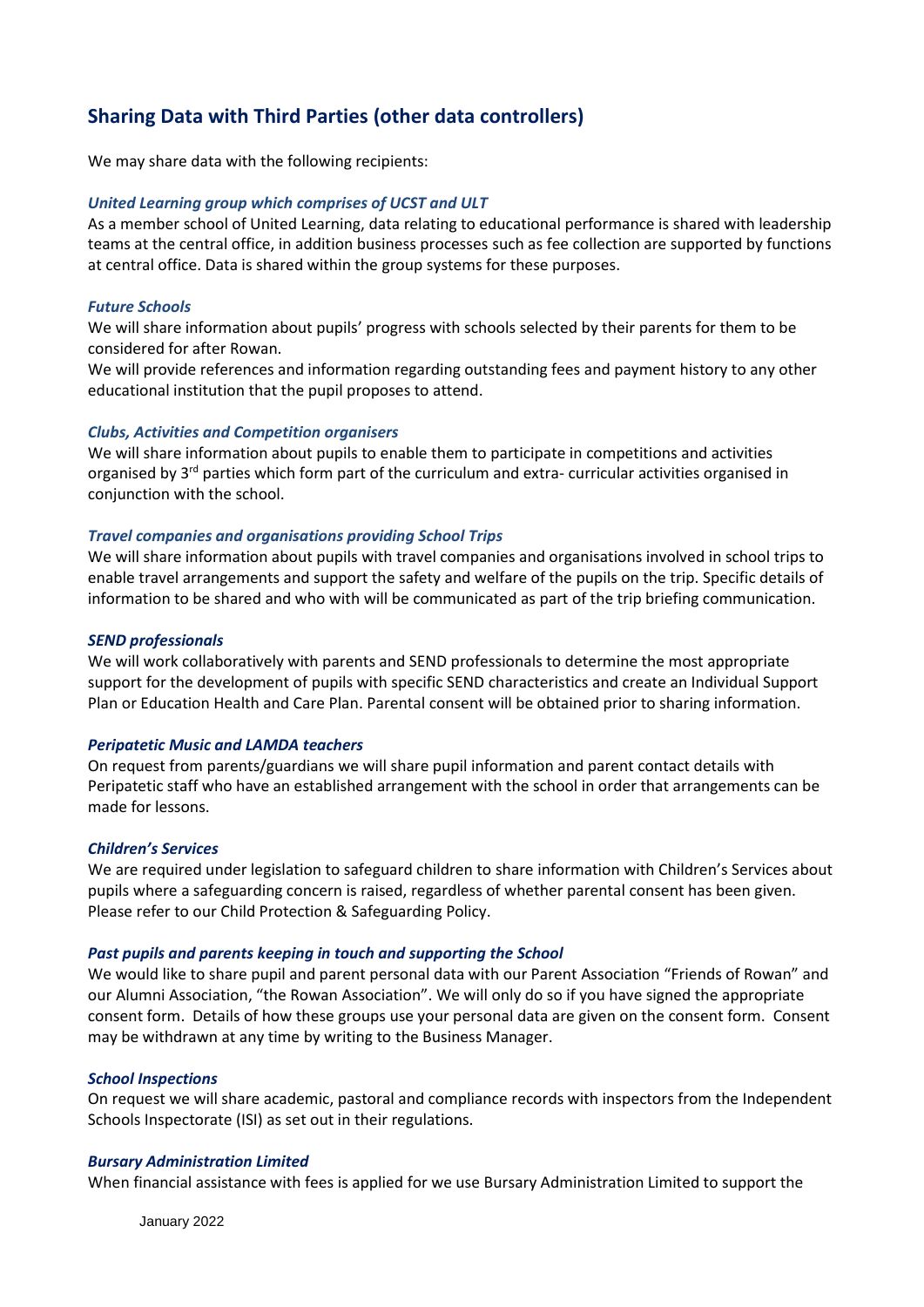assessment process. Specific detail regarding this process and data required is available on request.

#### *Redwood Collections*

When fees are unpaid we may share your contact details and fee payment history with Redwood Collections, our debt collection agency. We will write to you to inform you that we may do this prior to taking such action.

#### *Insurance – Marsh Ltd & AXA PPP*

If you choose to participate in the voluntary insurance schemes and fees refund scheme, you will be asked to complete application forms. These form will be provided to our insurance broker, Marsh Ltd for the purposes of administering the schemes.

If you chose to take out medical insurance through the school, the applications forms will be sent to AXA PPP to enable them to administer the medical insurance scheme.

#### *UK Visas and Immigration*

UCST is a Tier 4 Immigration Sponsor. As such we may be required from time to time to share personal data with UK Visas and Immigration, when they carry out sponsor inspections or when they need to assess an individual's immigration status.

### *Local Authority / Department for Education*

We are required, by law, to pass some information about our pupils to the Department for Education (DfE) as part of the school census. For more information about what information the DfE collects please click [here.](https://eur03.safelinks.protection.outlook.com/?url=https%3A%2F%2Fwww.gov.uk%2Fguidance%2Fcomplete-the-school-census%2Fdata-items-2021-to-2022&data=04%7C01%7C%7Cb6f2861a07db45c16ce008d9e26739c7%7Ca4d068aa090e4f55a950b1b95cea1c6b%7C0%7C0%7C637789755247322665%7CUnknown%7CTWFpbGZsb3d8eyJWIjoiMC4wLjAwMDAiLCJQIjoiV2luMzIiLCJBTiI6Ik1haWwiLCJXVCI6Mn0%3D%7C3000&sdata=j3%2FuEOg0ajEBZmuwRwAx7NEW37Xnz0XVb9tiLhY3njI%3D&reserved=0) This information will, in turn, then be made available for use by the Local Authority. *We also share attendance data with the DfE. The DfE will use this data to identify national, regional and local trends and patterns on school attendance.*

DfE may also share pupil level personal data that we supply to them, with third parties. This will only take place where legislation allows it to do so and it is in compliance with the Data Protection Act 2018 and the UK GDPR.

Decisions on whether DfE releases this personal data to third parties are subject to a robust approval process and are based on a detailed assessment of who is requesting the data, the purpose for which it is required, the level and sensitivity of data requested and the arrangements in place to store and handle the data. To be granted access to pupil level data, requestors must comply with strict terms and conditions covering the confidentiality and handling of data, security arrangements and retention and use of the data.

For more information on how this sharing process works, please visit: <https://www.gov.uk/guidance/national-pupil-database-apply-for-a-data-extract>

For information on which third party organisations (and for which project) pupil level data has been provided to, please visit[: https://www.gov.uk/government/publications/national-pupil-database-requests](https://www.gov.uk/government/publications/national-pupil-database-requests-received)[received](https://www.gov.uk/government/publications/national-pupil-database-requests-received)

If you need more information about how our local authority and/or DfE collect and use your information, please visit:

- our local authority at [www.surreycc.gov.uk](http://www.surreycc.gov.uk/)
- the relevant local authority where the pupil lives where relevant for Safeguarding children
- the DfE website at <https://www.gov.uk/data-protection-how-we-collect-and-share-research-data>

We will not give information about our pupils to any other third parties without your consent unless the law and our policies allow us to do so.